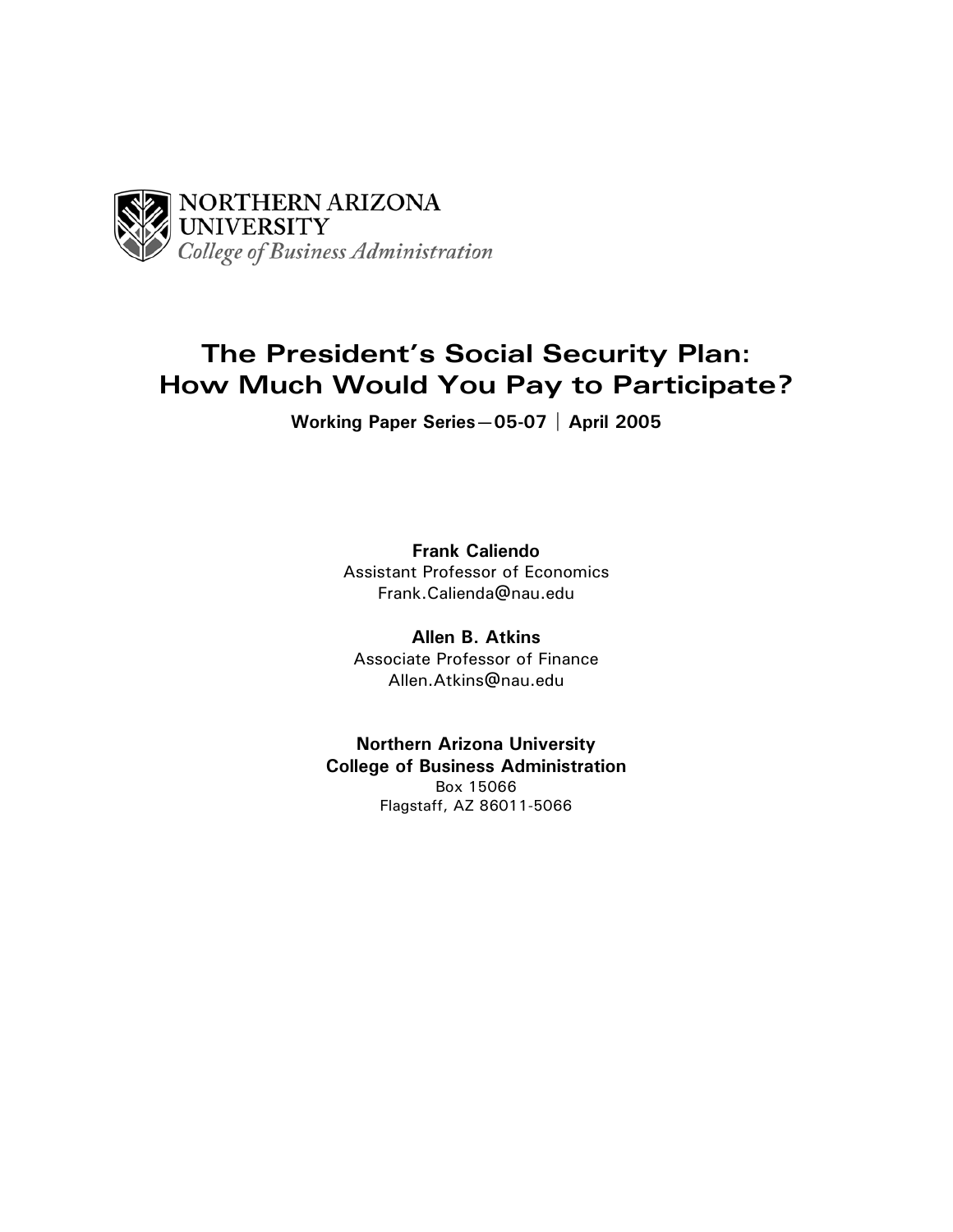## **The President's Social Security Plan: How Much Would You Pay to Participate?**

## **1 Introduction**

The first modern social security program in the world was started in Germany in 1889. In 1935 the United States became the 55th country to initiate a similar program. Since then the social security program has become perhaps the most popular government program in the United States. Most developed countries now have some version of a social security program. Across the globe countries are grappling with demographic changes that threaten the viability of these programs.

 The most common form of these programs is a pay-as-you-go system. Taxes are collected from current workers and that money is used to pay current retirees. No real assets are actually set aside to pay retirees in the future. The system worked well for many decades but problems are looming on the horizon. The primary problem in the United States is that the number of workers per retiree has dropped from about 16 in 1950 to about 3 currently and is projected to drop to about 2 by 2030. There are three main contributing factors to this problem. First, because of medical breakthroughs people tend to live longer. A person who reached the age of 65 was expected to live an additional 12.6 years in 1935. Today a person who reaches 65 is expected to live 17 more years and by 2040 that person is expected to live 19 more years. Second, many more people are deciding to retire early. The percentage of people in their early sixties who remain in the work force has dropped from 77 percent in 1960 to around 55 percent currently. The people who retire early begin to collect from the system (at admittedly lower rates) rather than contribute to the system. Third, birth rates have been falling since the 1950's which cause the work force to be replenished at a decreasing rate.<sup>1</sup>

 Currently the United States social security system collects more taxes than it pays out. Beginning in 2017 these surpluses are projected to become deficits. By 2030 the annual deficits are projected to be \$275 billion and \$719 billion by 2070. By 2077 deficits will have accumulated to a liability of an estimated \$25 trillion. Two obvious ways to avert these large deficits are to collect more taxes or pay lower benefits. The effect of either of these alternatives would be to lower the return that participants realize in the program. One estimate has a couple with two children born in 1932 receiving about a 4.74 percent return, after inflation, on their participation in pay-as-you-go system. The same couple born in 1976 will earn about 2.6 percent. Those born later will earn progressively less.2

 In an attempt to remedy these problems many countries have changed their pay-as-you go systems to systems where some of the taxes collected are placed in an investment account in the

 $\overline{a}$ 

<sup>&</sup>lt;sup>1</sup> One good source of background on social security is *Social Security Basics* (2002).<br><sup>2</sup> Ibid.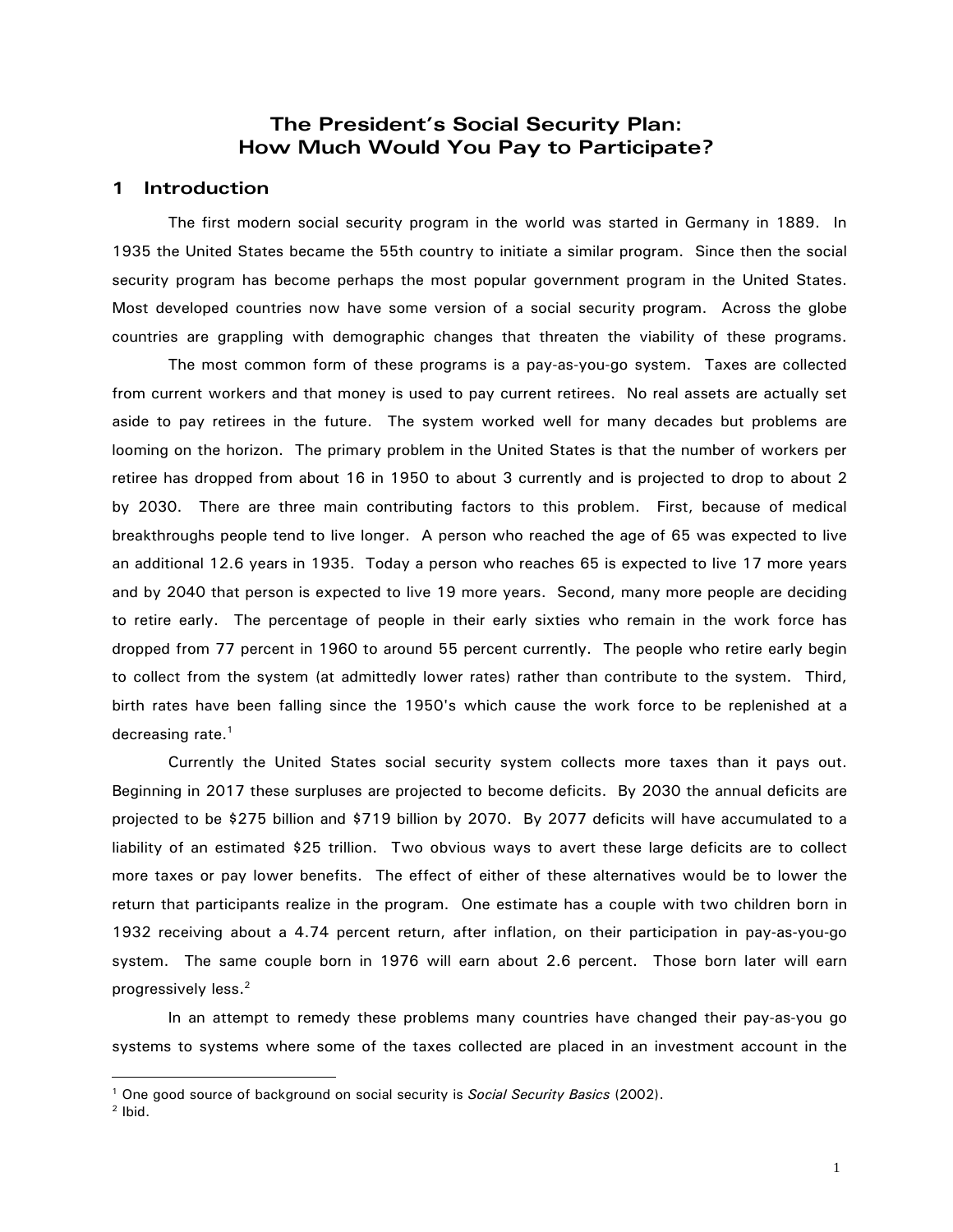taxpayer's name. These private accounts are typically invested in a mixture of bond and stock mutual funds. These accounts will partially fund the worker's retirement and will possibly lessen the government deficits in the future and provide a higher return for the participants. So far more than twenty countries have added these types of accounts to their social security systems. In the United States, the President has proposed allowing workers to divert 4 percent of their income to private accounts.

 Are these private accounts a good idea for workers? There is a great deal of discussion and disagreement about the answer to this question. Of course, the answer partially depends upon what happens in the future. This paper attempts to show some conditions under which private accounts are a good idea or a bad idea for workers. We use an economic model to examine a representative worker and see how he might fare under differing circumstances. We use the idea of a "cash equivalent" to determine how much this individual would be willing to pay to be allowed to participate in the new private account system or how much he would need to be paid to agree to participate.

## **2 A simple model of social security3**

 In this model, we examine a representative individual whose work life is [0, *T*], and retirement is  $[T, T]$ . The retirement date is exogenous and the lifespan is certain.<sup>4</sup> The economywide real, pre-tax wage rate is  $w(t)$ , which grows at rate x. The social security tax rate is  $\theta$ , and is autonomous for simplicity. We assume that a fraction of the tax,  $\alpha$ , flows into a private account,  $k(t)$ . Thus, we define  $\alpha$  as the "rate of private funding" and, therefore,  $\alpha \theta w(t)$  is the individual's annual contribution to the private account, and  $(1-\alpha)\theta_w(t)$  is the individual's annual contribution to the pay-as-you-go system. In the current, unfunded program,  $\theta = 10.6\%$  and  $\alpha = 0$ , and under the President's current proposal, the tax rate stays the same (i.e.,  $\theta = 10.6\%$ ) but 4 percent of wage income would be used to fund private accounts, thus  $\alpha = 4\%/10.6\% = 38\%$ , and the remaining 6.6 percent stays in the unfunded, pay-as-you-go system.

Thus, in a partially funded system the agent pays  $\theta w(t)$  for all  $t \in [0,T]$  and is paid an annual social security benefit  $b(t) = (1-\alpha)\theta w(t)R$  for all  $t \in [T, T]$ , where R is the ratio of the number of workers to retirees in the economy at the time benefits are received.<sup>5</sup> And he is also able

 $\overline{a}$ 

<sup>&</sup>lt;sup>3</sup> Our model bears significant resemblance to Feldstein (1985).

<sup>4</sup> See Feldstein (1974) for a discussion of the effect of social security on the date of retirement, and see Bütler (2001) for uncertain lifetime in a life-cycle model.

<sup>&</sup>lt;sup>5</sup> This formulation of the social security program makes a number of simplifying assumptions that are not central to the point of the paper. First, the supply of labor is perfectly inelastic so that the entire burden of social security taxation falls on the individual worker. Second, we exclude the possibility of budget surpluses or shortages. Third, we ignore the administrative costs of the social security program, which do not represent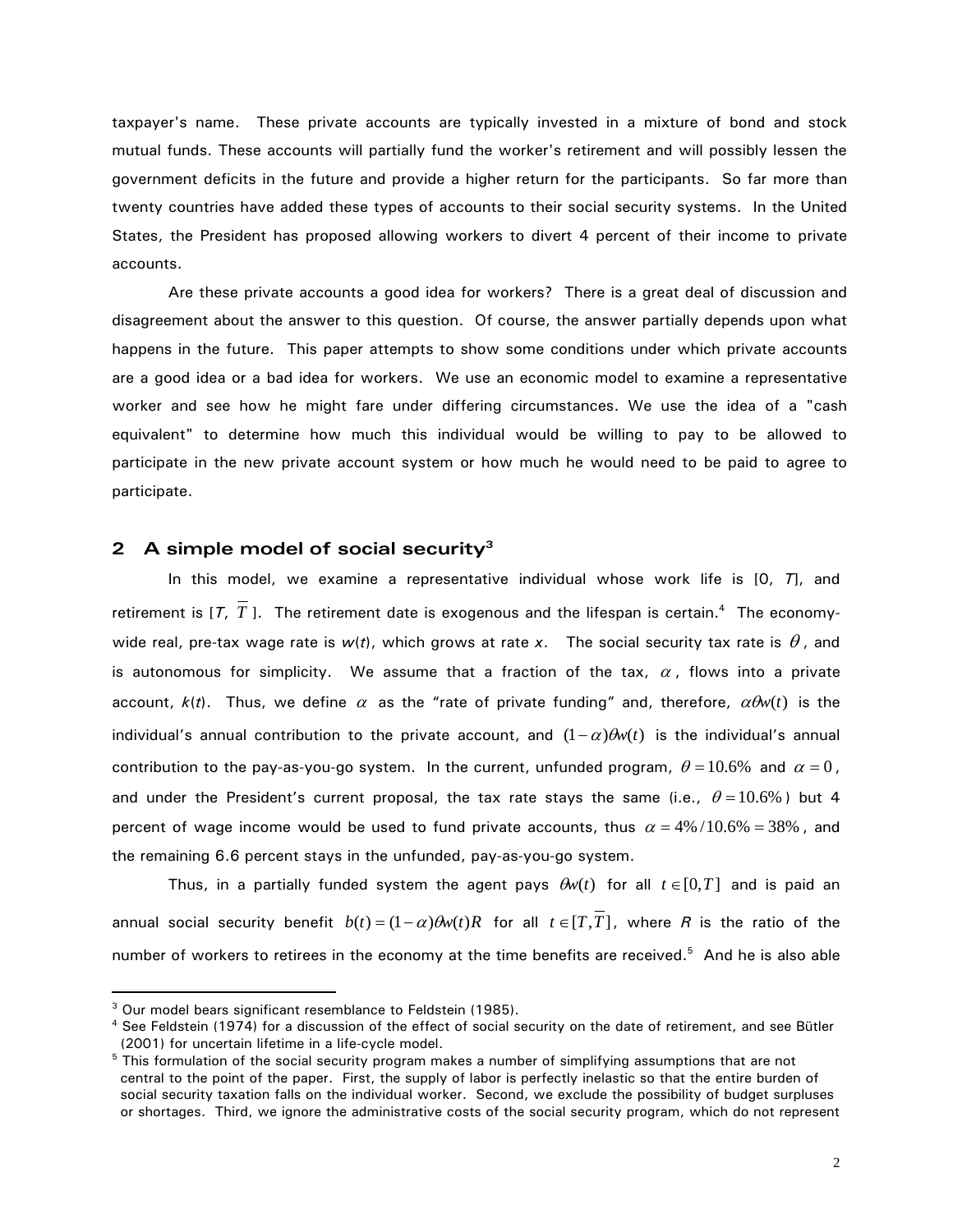to withdraw funds from his private account during retirement. At retirement, the balance in the private retirement account, *k*(*T*), is

(1) 
$$
k(T) = \int_{0}^{T} \alpha \theta w(t) \exp(r(T-t)) dt
$$

where *r* is the rate of return in the private account. We assume the individual is able to annuitize  $k(T)$  so that the account is zeroed-out at the date of death, i.e.,  $k(T) = 0$ . This annuity, *A*, is the particular solution to the differential equation

$$
\begin{array}{ll} \bullet\\ (2) & k(t) = rk(t) - A \end{array}
$$

with the boundary conditions given by (1) and  $k(\overline{T}) = 0$ . It can be shown that *A* is

(3) 
$$
A = \frac{k(T) \exp(r(T - T))}{\overline{T}} \int_{T} \exp(r(\overline{T} - t)) dt
$$

#### *2.1 Calibration*

 $\overline{a}$ 

We consider an individual who begins working at age 25, retires at age 65 and dies at age 80. The variables *T* and  $\overline{T}$  are measured as the number of years after the individual begins working. Our benchmark calibration is:

- Market rate of return:  $r = 3\%$
- Social security tax rate:  $\theta = 10.6\%$
- Date of retirement:  $T = 40$
- Date of death:  $\overline{T} = 55$
- **Initial wage rate:**  $w(0) = $40,000$
- Growth rate of real wages:  $x = 1\%$

(Nordhaus 1999) reports that the after-tax, real rate of return on US corporate capital is roughly 6 percent. On the other hand, the after-tax, real rate of return on Treasury Bills can sometimes approach zero percent. We split the difference and use 3 percent for our benchmark estimate, which is very close to the rate typically used in the life-cycle consumption literature (Gourinchas and Parker 2002, Bullard and Feigenbaum 2004, Feigenbaum 2005). The retirement part of the social security program in the US is funded by payroll taxes equal to 10.6 percent of earnings (up to a cap of \$87,900 in 2004). The liability is divided evenly between workers and employers, but if the supply of labor is perfectly inelastic the worker pays the full 10.6 percent;

a large portion of the total social security budget. Fourth, the taxation of benefits is ignored since in the real world these revenues are channeled right back into the social security program. Fifth, we focus only on social security *retirement* benefits and ignore social security *disability* benefits.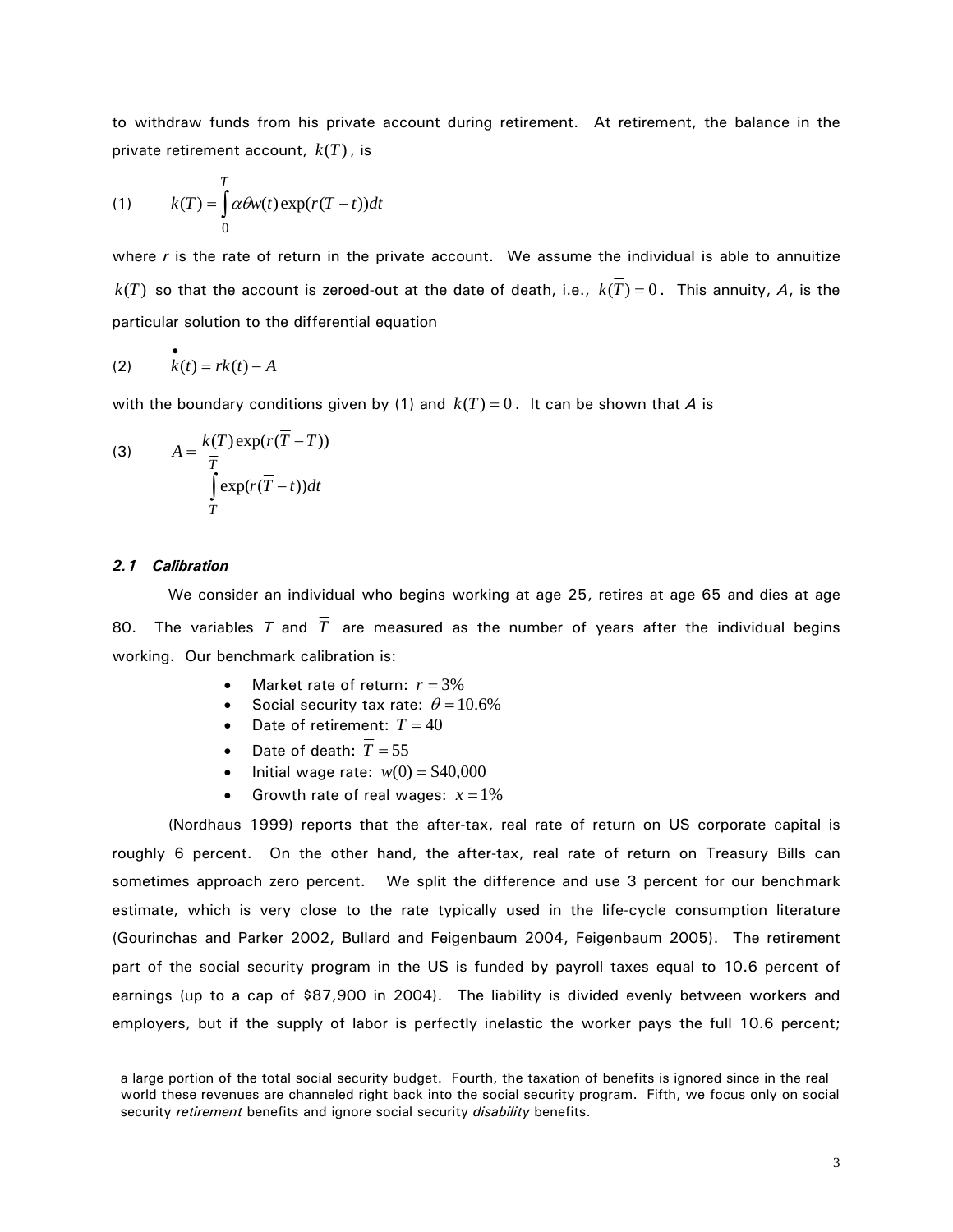thus, we assume  $\theta = 10.6\%$ . And our benchmark estimate for the rate of real wage growth, 1 percent, is the average annual growth in real earnings in the US over the 10-year period ending in December 2004.<sup>6</sup>

#### *2.2 IRR*

 $\overline{a}$ 

The internal rate of return (IRR) on the private account is equal to the market rate of return, *r*. If the market rate of return exceeds the internal rate of return in an unfunded program, switching from an unfunded to a partially funded system should provide greater retirement wealth for the individual, for a given level of tax collections.

Thus, it is instructive to calculate the internal rate of return in an unfunded program. To do so, we set  $\alpha$ , the rate of private funding, to zero and we find the interest rate, *i*, that solves the following equation

(4) 
$$
\int_{0}^{T} \exp(i(T-t))\theta w(t)dt = \int_{T}^{T} \exp(i(T-t))\theta w(t)Rdt
$$

 The left side of (4) gives the value of all social security tax collections (valued at the date of retirement) and the right side is the amount needed at retirement to sustain withdrawals equal to  $b(t) = \theta w(t)R$ , the social security benefit. The internal rate of return in an unfunded program is the value of *i* that solves (4). For our baseline calibration with  $R = 3$ , we obtain  $i = 1.42\%$ . Over the next few decades, the ratio of workers to retirees is scheduled to fall to 2, due in part to declining birth rates and increasing life-expectancies. In this case, *i* = −0.1% .

It is important to note that the internal rate of return does not depend on the size of the program, i.e., the social security tax rate  $\theta$  can be canceled from both sides of equation (4), leaving the internal rate of return as an implicit function of other parameters such as the wage growth rate and the ratio of workers to retirees.

Figures 1–3 show the break-even rates of real wage growth under alternative assumptions about the market rate of return and the ratio of workers to retirees.<sup>7</sup> In Figure 1, we assume that market rate is 3 percent. When the ratio of workers to retirees is 3, and the economy-wide rate of real wage growth is greater than 2.6 percent, the internal rate of return in the pay-as-you-go program will be higher than the market rate of return. When the IRR lines are above the 3 percent

<sup>6</sup> The Bureau of Labor Statistics, Series Id: CES0500000049.

 $<sup>7</sup>$  There are a few technical points regarding all three figures that should be emphasized. First, the IRR lines are</sup> 45-degree lines, indicating that a 1 percent increase in the rate of real wage growth leads to a 1 percent increase in the IRR. Second, the IRR is greater than the rate of real wage growth under current demographic conditions  $(R = 3)$ , and is less under future demographic conditions  $(R = 2)$ . This is seen by noting where the IRR lines touch the vertical-axis. Third, the ratio of workers to retirees, *R*, scales the IRR line up or down, but does not affect its slope.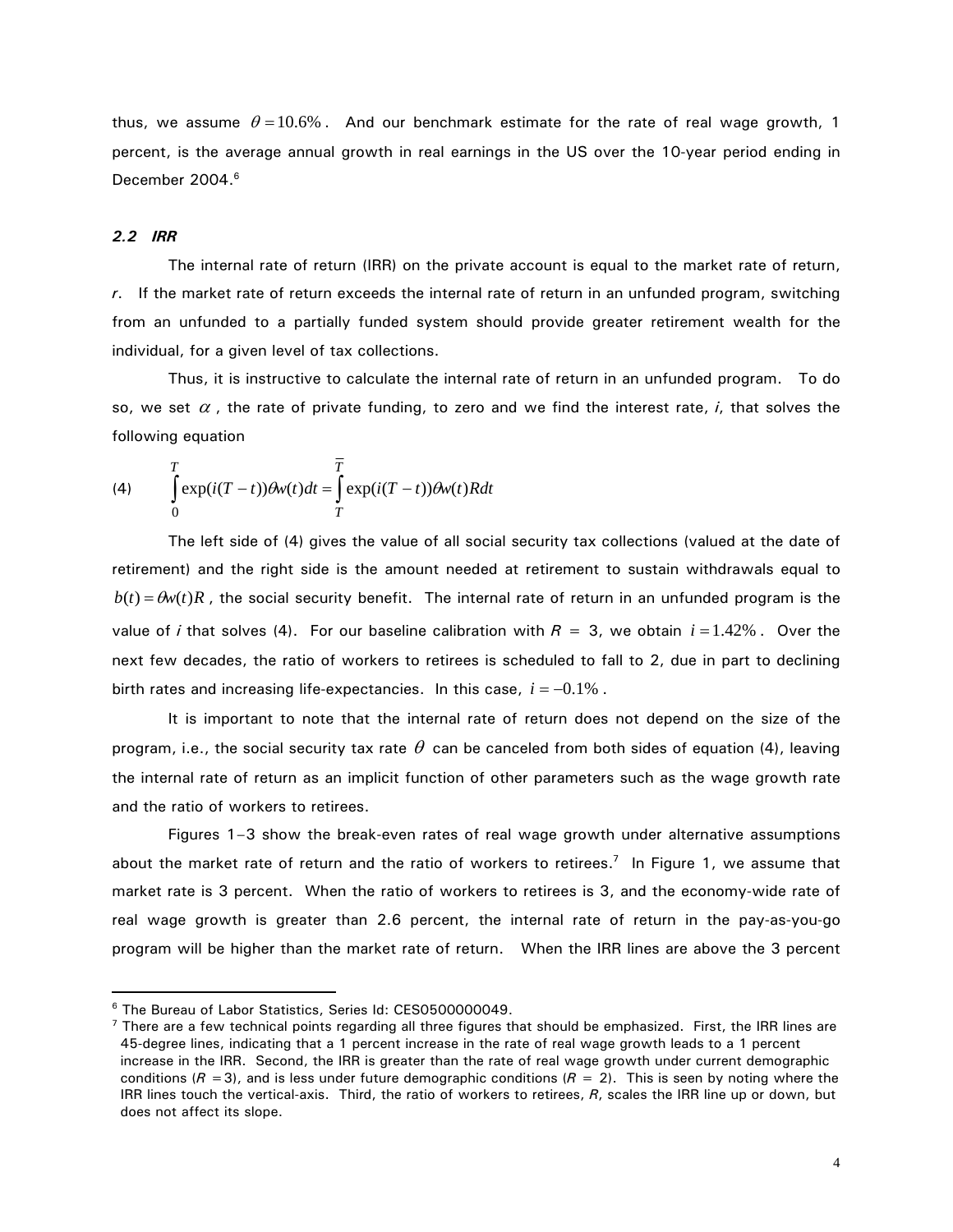horizontal line the current pay-as-you-go program dominates the new proposed program. If the ratio falls from 3 to 2, the real wages must grow at 4.1 percent or more for the pay-as-you-go program to have a higher internal rate of return.



Figure 3. Break-Even Rates of Real Wage Growth

(Market rate of return,  $r = 0\%$ )



In Figures 1-3, the 45-degree lines show the IRR of the pay-as-you-go program for varying levels of real wage growth. Each figure has two IRR lines, one for current demographic conditions  $(R = 3)$  and one for future demographic conditions  $(R = 2)$ . In Figure 1, the market rate of return is set at 3.0 percent, our benchmark. When the IRR is above the 3.0 percent line this indicates levels of wage growth for which the pay-as-you-go program is better than the private account program. Figures 2 and 3 are similar except that the market rate of return is set to 6.0 percent and 0.0 percent respectively. The graphs show that as the market rate of return increases, higher levels of wage growth are needed for the pay-as-you-go program to break even.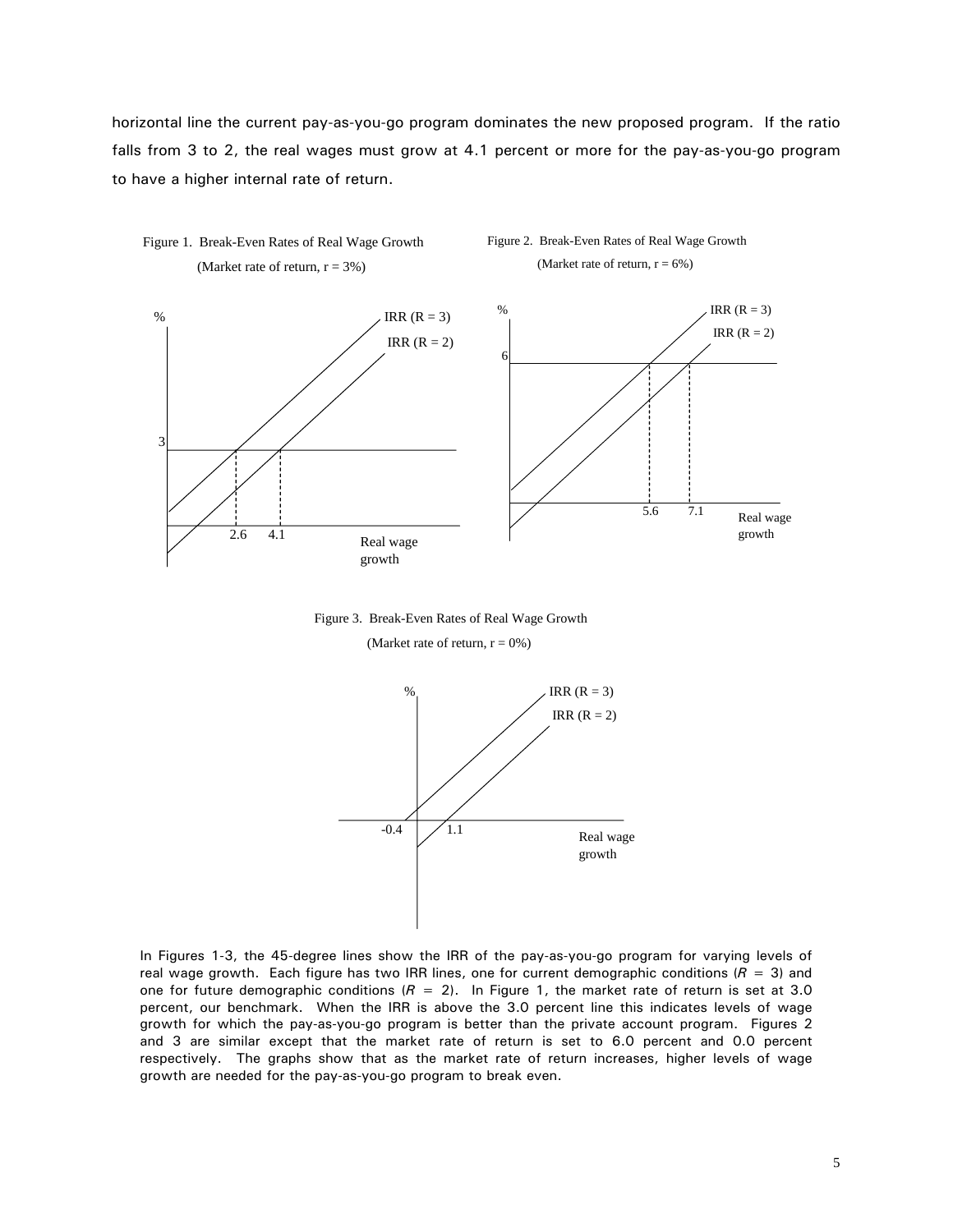Figure 2 shows similar results under the assumption that the market rate of return is 6 percent. Here we see that the rate of real wage growth must be extremely high, 5.6 percent if  $R =$ 3 and 7.1 percent if  $R = 2$ , in order to render an above-market internal rate of return. However, in the case where the market rate of return is zero, Figure 3 shows that the pay-as-you-go program appears more favorable. In this case, when  $R = 3$ , wage growth only needs to be above -0.4 percent for the pay-as-you-go program to have a higher IRR. When *R* = 2 a wage growth over 1.1 percent will provide the pay-as-you-go program a higher return.

Of course, the future rate of real wage growth is uncertain, but we can look to the US experience over the last couple of decades as a point of reference. Table 1 provides summary statistics on the wage growth rate, taken from The Bureau of Labor Statistics. For the 30-year period ending in December 2004, the highest annual rate of real wage growth was 2.6 percent. Thus, even if we expect wages to grow in the future at a rate equal to the 30-year high, Figures 1 (i.e., where the market rate of return is 3 percent) suggests that a pay-as-you-go program will just barely break even under current demographic conditions  $(R = 3)$  and will have a below-market rate of return under future conditions  $(R = 2)$ . If the market rate of return is 6 percent (e.g., as in Figure 2), a pay-as-you-go system will earn a below-market rate of return unless real wages in the future consistently grow at significantly faster rate than the 30-year high of 2.6 percent.

| 10-year high    | 2.6%     |
|-----------------|----------|
| 10-year low     | $0.0\%$  |
| 10-year average | 1.1%     |
|                 |          |
| 20-year high    | 2.6%     |
| 20-year low     | $-2.2%$  |
| 20-year average | 0.2%     |
|                 |          |
| 30-year high    | 2.6%     |
| 30-year low     | $-4.9\%$ |
| 30-year average | $-0.1\%$ |

Table 1. Annual Rates of Real Wage Growth in the US\*

These data are from the BLS, Series Id: CES0500000049

However, if the market rate of return is lower, say zero percent, one can more easily justify a pay-as-you-go program. In this case, the internal rate of return is above zero as long as the rate of real wage growth is higher than -0.4 percent and 1.1 percent under current and future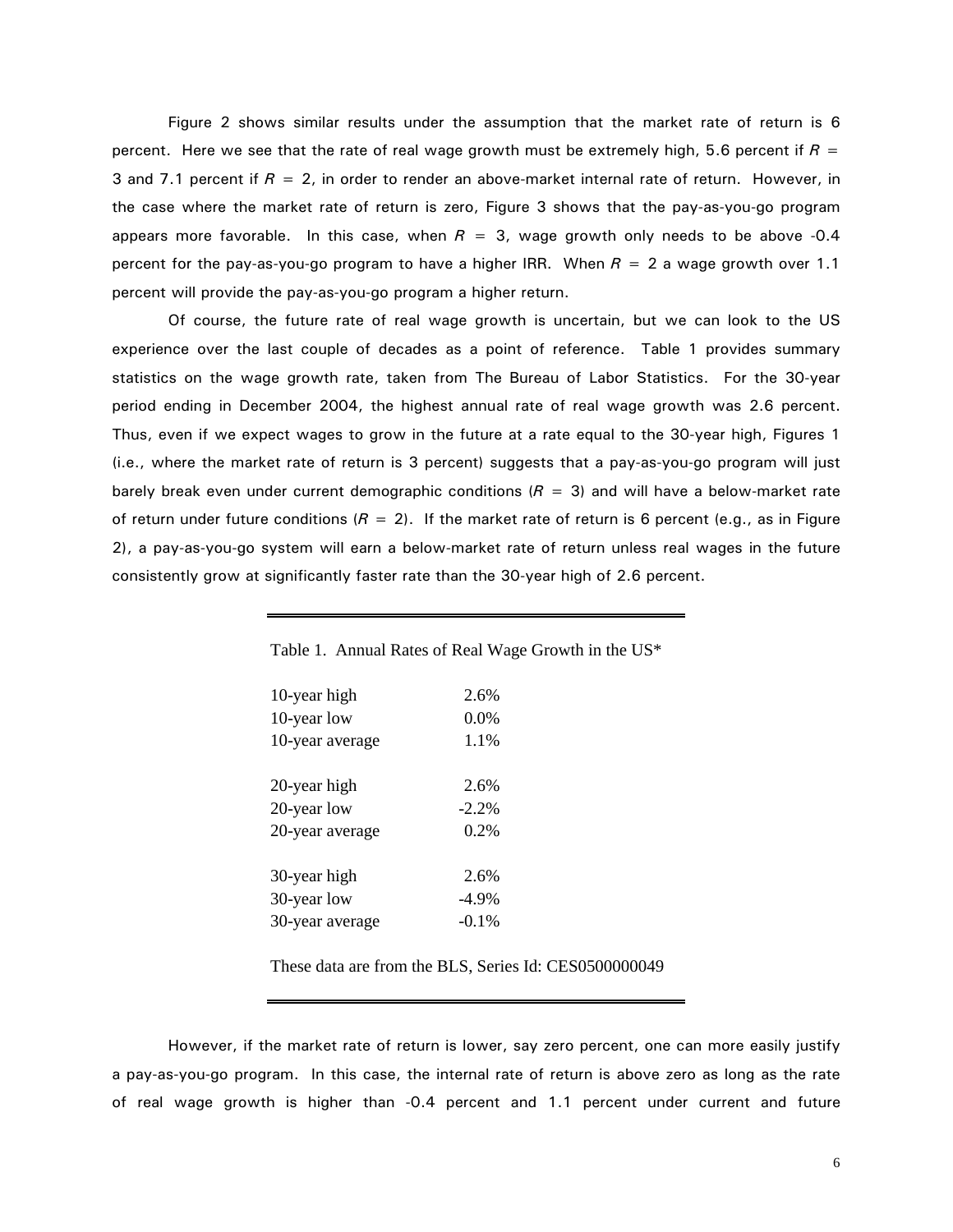demographic conditions, respectively (see Figure 3). From table 1, we see that the 10, 20, and 30 year averages all exceed -0.4 percent, implying that under current demographic conditions  $(R = 3)$ , the internal rate of return in a pay-as-you-go program will be greater than the market rate (when the market rate is zero, as in Figure 3). However, under future demographic conditions ( $R = 2$ ), even if the market rate is zero, it seems questionable whether a pay-as-you-go system can outperform the private account program. This is true since the 10, 20 and 30-year average growth rates for real wages are *no greater* than the break-even rate of 1.1 percent shown in Figure 3.

#### *2.3 Cash equivalents*

 $\overline{a}$ 

 In this section we estimate the difference in the net present value of an unfunded, pay-asyou-go, program and a partially funded program, and we call the difference a "cash equivalent" or a willingness to pay to switch from an unfunded program to a partially funded program.<sup>8</sup>

The net present value of an unfunded program, *NPVuf* , is equal to

 $\overline{0}$ 

(5) 
$$
NPV_{uf} = \int_{T}^{T} \exp(-rt)\theta w(t)Rdt - \int_{0}^{T} \exp(-rt)\theta w(t)dt
$$

and the net present value of a partially funded program,  $NPV_{pf}$ , is equal to

$$
NPV_{pf} = \int_{T}^{\overline{T}} \exp(-rt)(1-\alpha)\theta w(t)Rdt - \int_{0}^{T} \exp(-rt)(1-\alpha)\theta w(t)dt
$$
  
(6)  

$$
+ A \int_{T}^{\overline{T}} \exp(-rt)dt - \int_{0}^{T} \exp(-rt)\alpha\theta w(t)dt
$$

In (6), the first two terms on the right give the net present value of the unfunded component. The last two terms give the net present value of the funded component, which is zero (this is intuitive, but it can be demonstrated by substituting  $(1)$  and  $(3)$  into  $(6)$ ). Thus, we can rewrite  $(6)$  as

(6') 
$$
NPV_{pf} = \int_{T}^{T} \exp(-rt)(1-\alpha)\theta w(t)Rdt - \int_{0}^{T} \exp(-rt)(1-\alpha)\theta w(t)dt
$$

$$
= (1-\alpha)NPV_{uf}
$$

Thus, using (5) and (6') we can write the willingness to pay to switch from an unfunded to a partially funded program as <sup>9</sup>

<sup>&</sup>lt;sup>8</sup> The cash equivalents that we estimate correspond to an individual that is just entering the workforce.<br><sup>9</sup> Although we have not explicitly mentioned utility or any type of optimization process, our estimates of cash

equivalents are equal to compensating variations derived from the Modigliani-Freidman, Permanent-Income Life-Cycle Model (PI-LC Model). In the basic PI-LC Model, the individual calculates the present value of all future income (after-tax wage income plus social security income) and then spreads this wealth across the life-cycle in a manner that maximizes utility. Although it may be obvious to experts in the life-cycle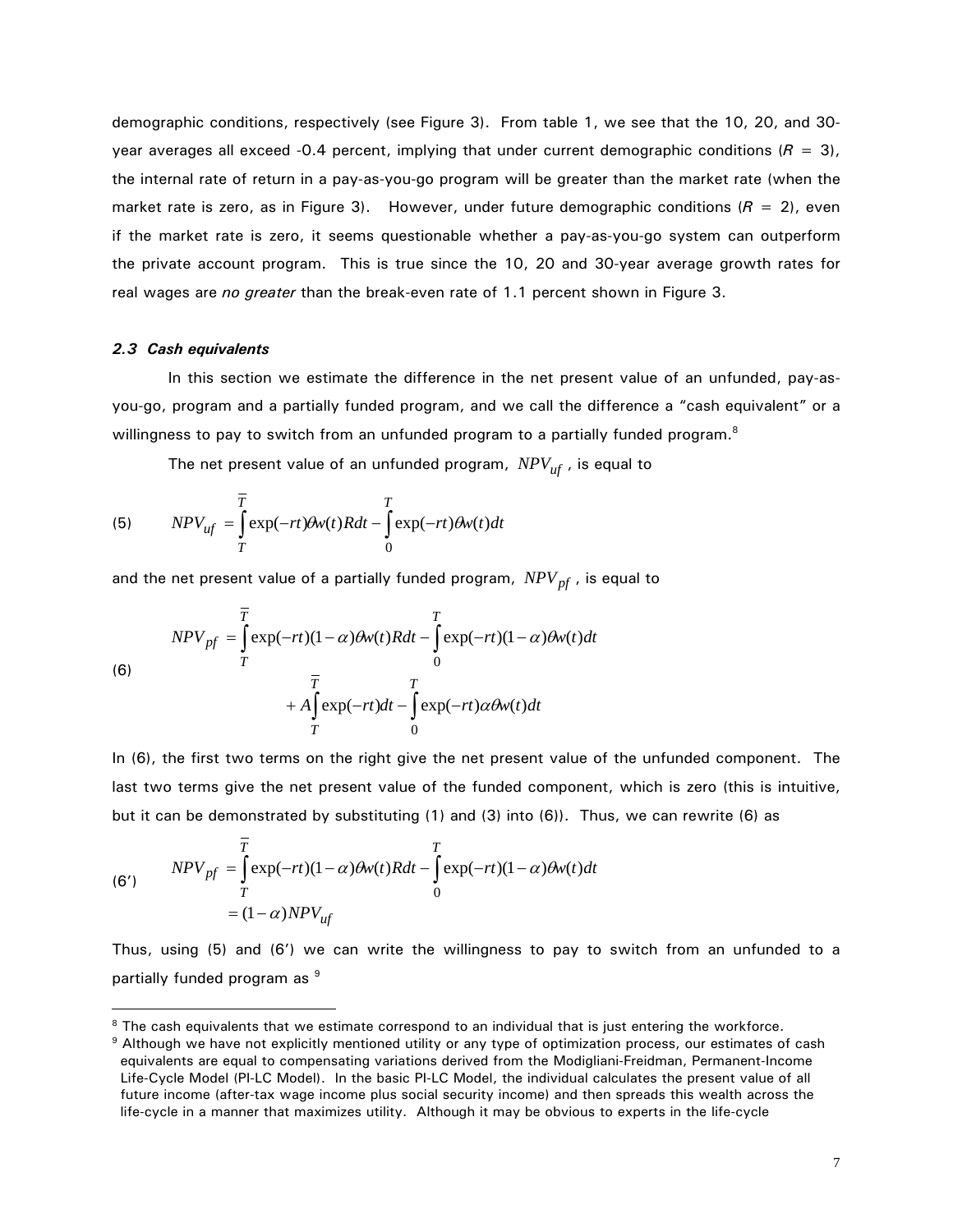$$
NPV_{pf} - NPV_{uf} = (1 - \alpha)NPV_{uf} - NPV_{uf}
$$
  
= 
$$
-\alpha NPV_{uf}
$$

#### **3 Results for the cash equivalents**

 $\overline{a}$ 

 Table 2 shows cash equivalents for different levels of the parameters. In each row the cash equivalents are presented for the current ratio of workers to retirees  $(R = 3)$  and for the projected future ratio  $(R = 2)$ . The cash equivalents for the benchmark parameters are shown in the center column. When R = 3 a worker would be willing to pay \$16104 and when R = 3 that amount increases to \$25,420. Cash equivalents for lower parameter values are given to left and higher values to the right. The first thing to notice in the table is that almost all of the cash equivalents are positive. This indicates that under most circumstances presented, a worker would be willing to pay to be allowed to participate in a program with private accounts. Table 3 gives the levels of variables that are needed for the pay-as-you-go program to be equal to the private account program. These break-even levels are given for our current ratio of workers to retirees ( $R = 3$ ) and for the projected future ratio  $(R = 2)$ . The implications of the change in each variable are discussed below.

|  | Table 2. Cash Equivalents -- What a worker would pay to swtich from the current |  |  |  |  |
|--|---------------------------------------------------------------------------------|--|--|--|--|
|  | pay-as-you-go system to the proposed system of partial private accounts         |  |  |  |  |

|                         |           |          |        | Bench- |        |        |          |
|-------------------------|-----------|----------|--------|--------|--------|--------|----------|
|                         |           |          |        | mark   |        |        |          |
| Growth Rate of Wages    | 0         | 0.3%     | 0.7%   | 1.0%   | 1.3%   | 1.7%   | 2.0%     |
| $R = 3$                 | 19,807    | 19,030   | 17,575 | 16,104 | 14,239 | 11,015 | 7,931    |
| $R = 2$                 | 26,628    | 25,731   | 25,664 | 25,420 | 24,971 | 23,978 | 22,870   |
| Market Rate of Interest | $0\%$     | $1\%$    | 2%     | 3%     | 4%     | 5%     | 6%       |
| $R = 3$                 | $-37,194$ | $-8,000$ | 7,931  | 16,104 | 19,807 | 20,993 | 20,814   |
| $R = 2$                 | 1,435     | 16,000   | 22,870 | 25,420 | 25,628 | 24,637 | 23,099   |
| Rate of Private Funding | $0\%$     | 10%      | 20%    | 38%    | 50%    | 75%    | 100%     |
| $R = 3$                 | 0         | 4,268    | 8,535  | 16,104 | 21,338 | 32,006 | 42,675   |
| $R = 2$                 | 0         | 6,736    | 13,473 | 25,420 | 33,682 | 50,523 | 67,364   |
| Age of Death            | 65        | 70       | 75     | 80     | 85     | 90     | 95       |
| $R = 3$                 | 44,054    | 33,791   | 24,506 | 16,104 | 8,501  | 1,622  | $-4,602$ |
| $R = 2$                 | 44,054    | 37,212   | 31,022 | 25,420 | 20,352 | 15,766 | 11.607   |

consumption area, we demonstrate in the appendix that the compensating variation that renders the PI-LC individual indifferent between participating and not participating in the President's plan is exactly equal to the difference in the net present value of an unfunded and a partially funded social security program.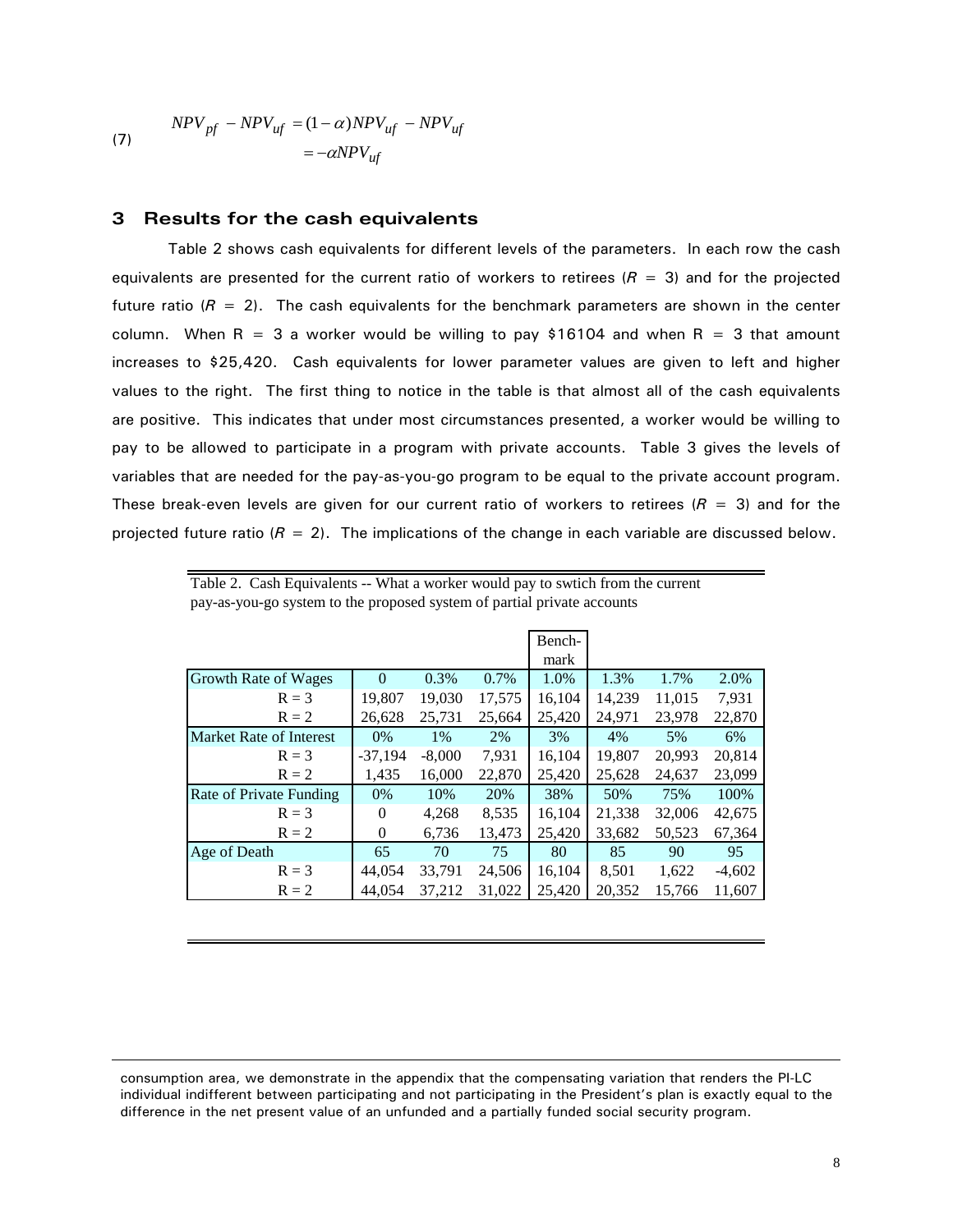Table 3. Break-Even Parameters -- Where workers are indifferent between the current pay-as-you-go system and the proposed system of partial private accounts

|                         |         |            | Change      |
|-------------------------|---------|------------|-------------|
|                         |         | Break-Even | from Bench- |
|                         |         | Value      | mark        |
| Growth Rate of Wages    |         |            |             |
|                         | $R = 3$ | 2.6%       | 1.6%        |
|                         | $R = 2$ | 4.1%       | 3.1%        |
| Market Rate of Interest |         |            |             |
|                         | $R = 3$ | 1.4%       | $-1.6%$     |
|                         | $R = 2$ | $-0.1%$    | $-3.1%$     |
| Age of Death            |         |            |             |
|                         | $R = 3$ | 91         | 11          |
|                         | $R = 2$ | 112        | 32          |
|                         |         |            |             |

#### *3.1 The rate of wage growth*

 In the first column of Table 2 varying levels of wage growth are presented. Under all levels of wage growth shown, workers would be willing to pay to participate in the private account program. That is, they would have larger present value of wealth from the private program. As the rate of wage growth increases, however, workers become less eager to participate in the private account program. It is also worth noting that as the ratio of workers to retirees drops from 3 to 2 workers become more willing to opt for private accounts. Table 3 shows the same result presented in Figure 1. When  $R = 3$  a wage growth rate above 2.6 percent is required for individuals to be indifferent to the pay-as-you-go program. When  $R = 2$  the break-even rate of wage growth increases to 4.1 percent.

#### *3.2 The market rate of return*

 $\overline{a}$ 

 At the benchmark market rate of return, 3.0 percent, workers would be willing to pay to participate in the private account program. As the market rate of return increases people generally become more eager to participate in the private account program.<sup>10</sup> This is intuitive because the more people can earn on their private accounts the happier they are to participate in them. Conversely, at very low market rates the private accounts lose their luster. If the market rate of return is at 1.0 percent or 0.0 percent, and *R* = 3, workers would be willing to pay **not** to

<sup>&</sup>lt;sup>10</sup> It is interesting to note that the cash equivalent does *not* increase monotonically with increases in the interest rate. For example, when  $R = 3$ , and the interest rate is zero, the cash equivalent is negative because the nondiscounted benefits from a pay-as-you-go program exceed the costs. However, as the interest rate rises, the present value of the benefits will decrease in absolute size quicker than the present value of the costs (because benefits are further in the future), and the cash equivalent becomes positive. Next, the gap between discounted benefits and costs reaches a maximum between 5 and 6 percent (when *R* = 3). As the interest rate continues to grow large the discounted value of the benefits and costs both approach zero, and the cash equivalent therefore declines toward zero in the limit (i.e., as *r* approaches infinity).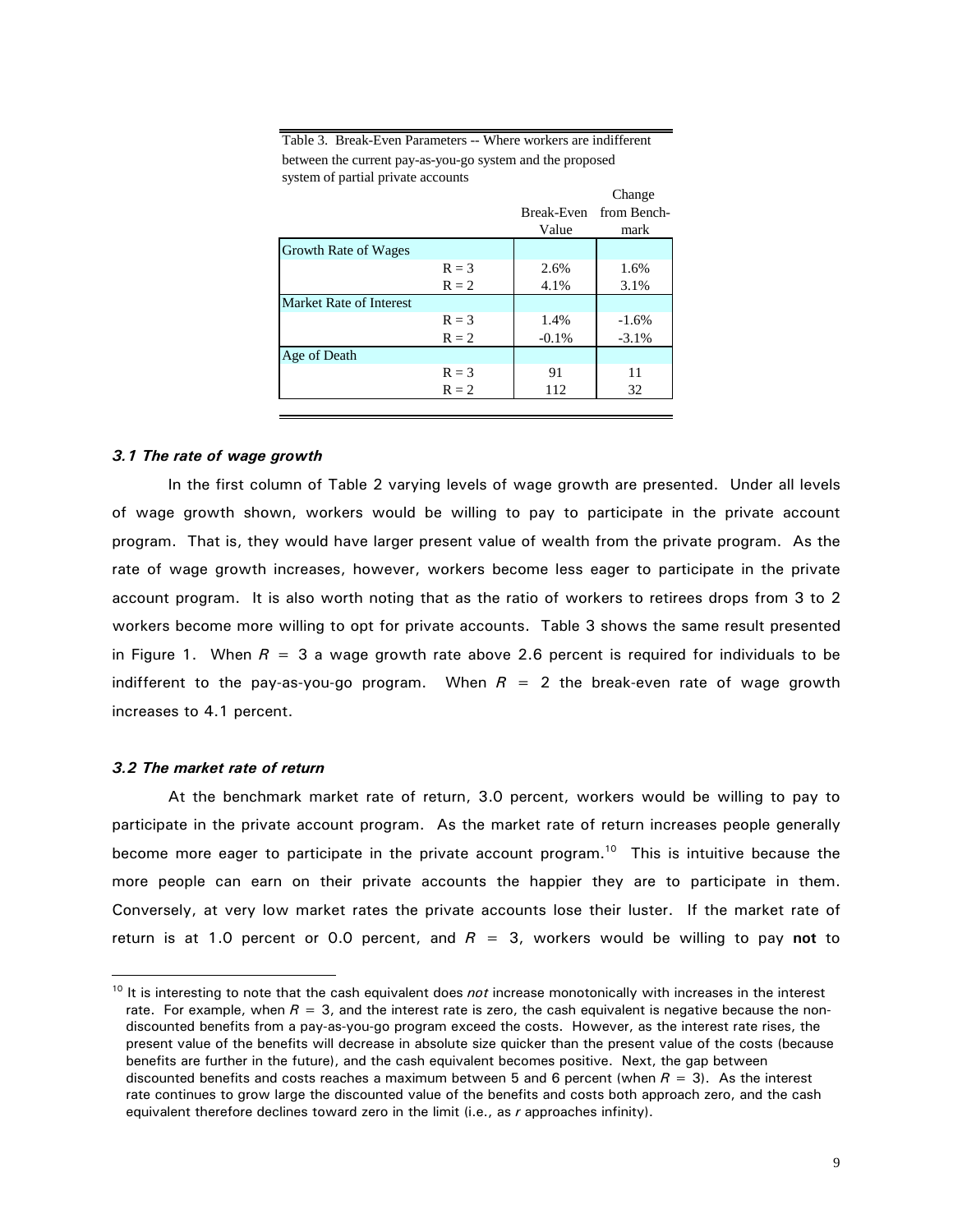participate in the private account system and thus the cash equivalents are negative. Even though the IRR of the pay-as-you-go system is quite low, as reported above, at very low market rates of return the current system can look attractive. Table 3 shows that the break-even market rate of return is 1.4 percent under current demographic conditions. When the ratio of workers to retirees drops to 2, however, the break-even market rate of return becomes -0.1 percent. At this level of *R*, any positive market return will make workers prefer the private account system.

#### *3.3 Age of death*

 In the pay-as-you-go program workers who die young get a very low IRR. The worst case scenario is someone who pays into social security all of their working life and then dies at age 65. They will not receive any benefits and their effective IRR is negative infinity. Table 2 shows that as the age of death increases the amount that people are willing to pay to participate in private accounts diminishes. In fact a person who lives to age 95, if *R* = 3, would not want to participate in private accounts. The break-even age is at 91. This is because as you live longer you receive more and more benefits and the IRR of the pay-as-you-go program increases. When *R* drops to 2, Table 2 shows that the break-even age of death increases dramatically to 112. Virtually every one would prefer private accounts in this case.

 One issue discussed about the current pay-as-you-go program is how different demographic groups fair. Actuaries have shown that minority groups and those with less education tend to die earlier. Our results, from Tables 2 and 3, show that those who die early are the ones most willing to pay to opt into private accounts. These groups fair the worst under our current system and would benefit most from a switch to private accounts.

#### *3.4 Passing social security benefits on to your heirs.*

 In the current pay-as-you-go system you are not allowed to bequeath to your heirs the payments you have made over your working life. In our current system if one spouse dies the other is entitled to the larger of their own benefits, or the benefits of the late spouse. Thus if you are eligible for social security benefits and you spouse dies, all or most of the late spouses benefits are lost. In the private account system, the amount remaining in your account when you die may be willed to your heirs. This is related to the "age of death" section above. Those who die the youngest would benefit most from being able to will their accounts to their heirs and those who live the longest would benefit the least from this provision.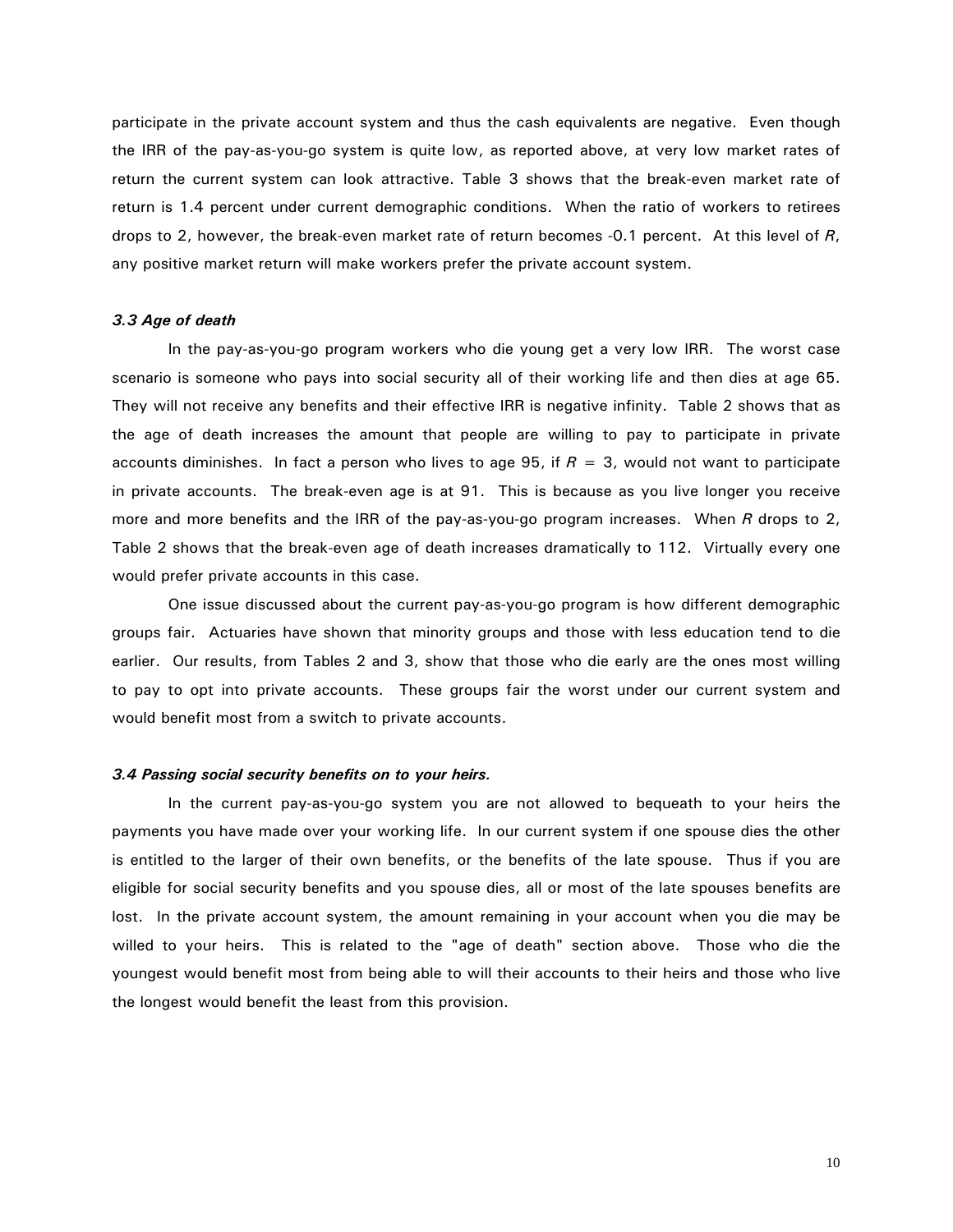#### *3.5 The rate of private funding*

 In the third row of Table 2, cash equivalents for different levels of private funding are shown. If the rate of private funding is 0 percent then we have our current system and a cash equivalent is irrelevant. The benchmark is set at 38 percent which represents the President's 4 percent private account contribution divided by the current 10.6 percent. A 100 percent rate of private funding would indicate a totally private system with no pay-as-you-go system remaining. Notice that as the percentage of private funding increases, workers become more willing to pay to participate. The intuition here is obvious. If workers would pay a little to participate in a system that uses partial private accounts, they should be willing to pay more to participate in a system that makes greater use of private accounts.

## **4 Conclusions**

 In this paper, a simple life-cycle framework was used to determine under what conditions a worker would benefit from switching from a pay-as-you-go social security system to one that includes some private accounts. Under most conditions a worker would be willing to pay to be allowed to participate in a private accounts system. The willingness to pay to participate increases as, the rate of wage growth decreases, as the market rate of return increases, as the age of death decreases and as the rate of private funding increases. Using the current ratio of workers to retirees in the US (3 workers per retiree), we calculate that if the real market rate of return is very low, less that 1.4 percent, the current pay-as-you-go system would be preferable. But as the ratio of workers to retirees declines from 3 to 2, the break-even level of the market rate declines to -0.1 percent. For workers who live a very long time, at least 91 years, the pay-as-you-go system is now preferable. Here again, however, as the ratio of workers to retirees declines from 3 to 2 that breakeven age increases dramatically to 112 years of age. With the exception of the two situations just mentioned, the switch to a system that allows for some contributions to private accounts seems to be beneficial to most workers.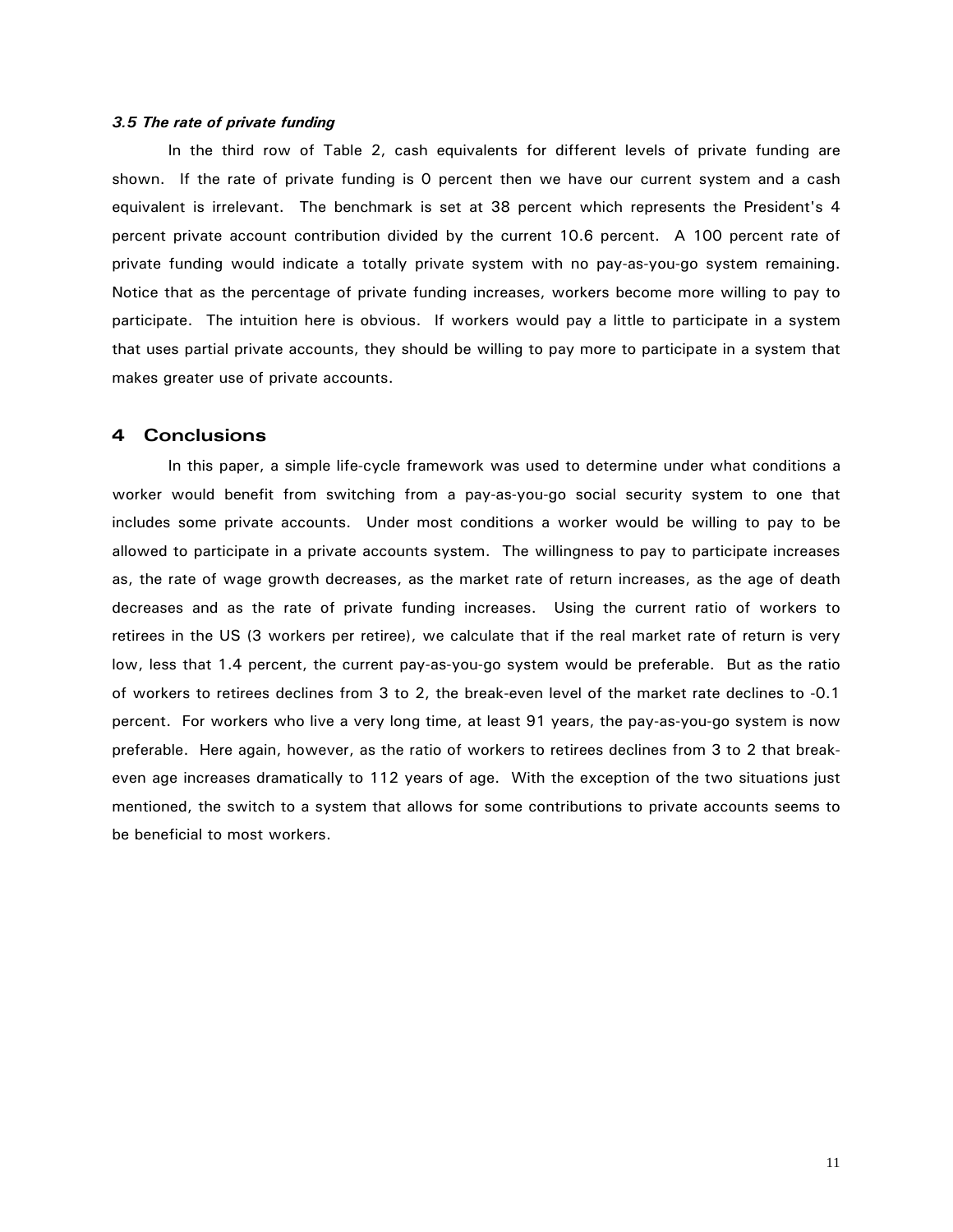## **References**

- Bullard, James and James Feigenbaum (2004), A Leisurely Reading of the Life-cycle Consumption Data. Working paper.
- Bütler, Monika (2001), Neoclassical Life-cycle Consumption: A Textbook Example. *Economic Theory* 17, 209-221.
- Dominitz, Jeff, Charles F. Manski, and Jordan Heinz (2003), *"Will Social Security Be There For You?": How Americans Perceive Their Benefits*. Working Paper.

Feigenbaum, James (2005), Can Mortality Risk Explain the Consumption Hump? Working paper.

- Feldstein, Martin (1985), The Optimal Level of Social Security Benefits, *Quarterly Journal of Economics*, 100(2), 303-320.
- Feldstein, Martin (1974), Social Security, Induced Retirement and Aggregate Capital Accumulation. *Journal of Political Economy*, 82, 905-926.

Gourinchas, Pierre-Olivier and Jonathan A. Parker (2002), Consumption Over the Life Cycle. *Econometrica* 70, 47-89.

- The Heritage Foundation (2002), *Social Security Basics*, WebMemo #143, http://www.heritage.org/Research/Social Security/wm143.cfm.
- Nordhaus, William D (1999), Discounting and Public Policies That Affect the Distant Future, in *Discounting and Intergenerational Equity*, (Paul R. Portney and John P. Weyant, eds.), Resources for the Future. Washington, DC.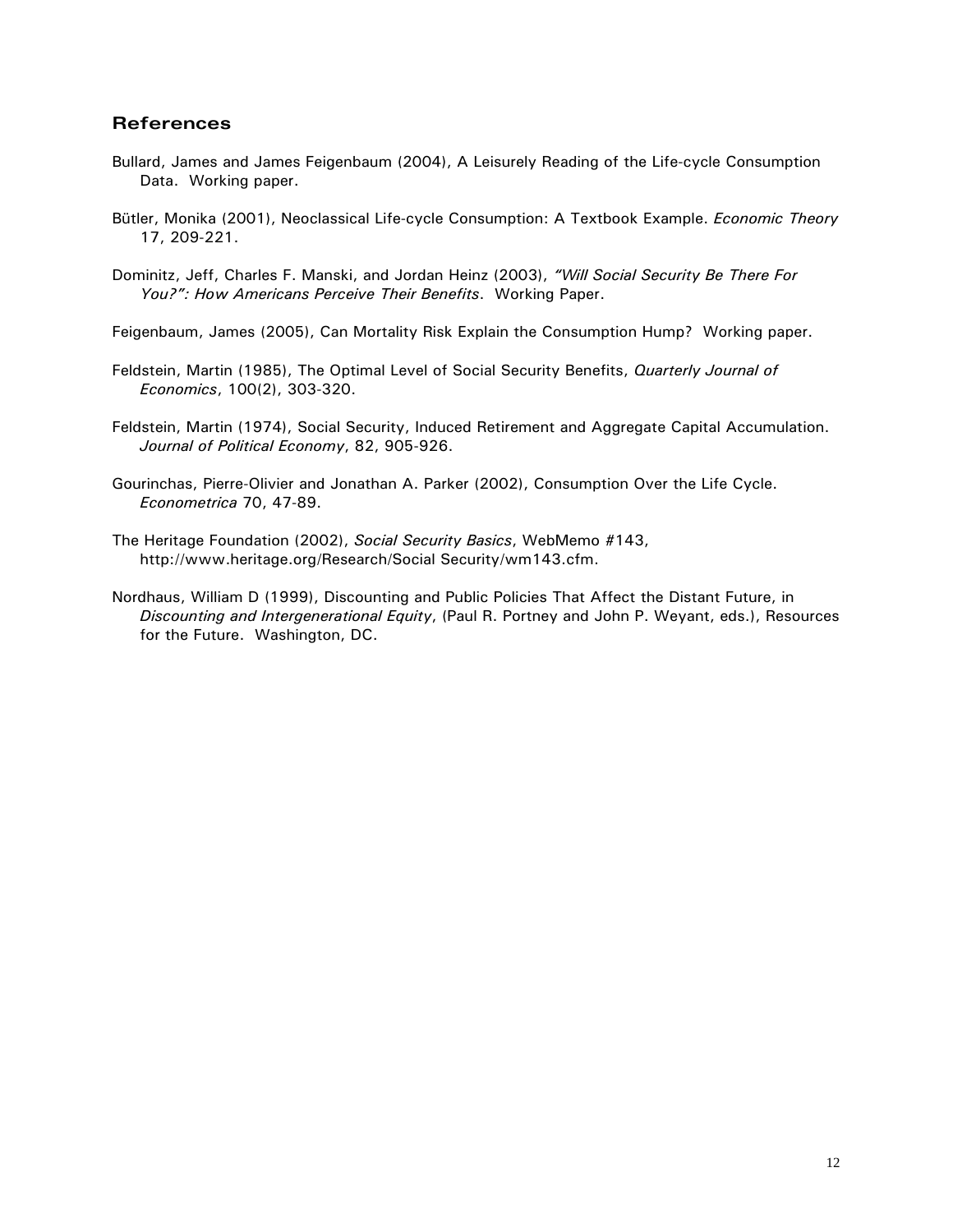### **Appendix**

The purpose of this appendix is to show that the cash equivalents calculated above are equal to compensating variations from the basic Permanent-Income Life-Cycle Model. We rely on notation already introduced in the body of the text, and the basic model is as follows.

 Inflation adjusted (real) consumption spending for a representative individual at time *t* is denoted by  $c(t)$ , and the agent receives utility at time t according to  $U(c(t)) = \ln c(t)$ . The rate of impatience or time preference is  $\rho$ . We start by analyzing the optimal consumption path for an individual who participates in an unfunded program. At time zero the individual enters the workforce and solves to following problem<sup>11</sup>

$$
\text{(A1)} \qquad \max \, : \int\limits_{0}^{\overline{T}} \exp(-\rho \, t) \ln c(t) \, dt
$$

subject to

$$
\begin{aligned} \n\text{(A2)} \quad & k(t) = rk(t) - c(t) \\ \n\text{(A3)} \quad & k(0) = \int_0^T \exp(-rt)w(t)dt + NPV_{\text{tf}} \n\end{aligned}
$$

$$
(A4) \qquad k(\overline{T}) = 0
$$

 $\overline{a}$ 

where *k*(*t*) is the individual's savings account. Equation (A2) states that any income that is not consumed flows into the asset account. In (A3) we take advantage of the well-known principle of life-cycle optimal control models that cash-flow *timing* is relevant only to the extent it affects the present value of lifetime wealth. The first term on the right on (A3) is the present value of pre-tax wage income, and the second term is the net present value of an unfunded social security program.<sup>12</sup> Thus, we compress wages and social security income into an initial capital endowment. The solution

<sup>&</sup>lt;sup>11</sup> This simple specification of preferences leads to time-consistent behavior – the individual will stick to the planned consumption profile.

 $12$  This writing of the wealth constraint implies that the individual perfectly anticipates his social security benefits. In an unfunded system, benefits are a function of the wage rate, the ratio of workers to retirees, and the social security tax rate. Each of these items, especially the last, may be difficult to predict. Of course, since 1999 the Social Security Administration has mailed annual statements with projected benefits to all households above the age of 25, but these statements are based on current tax law and therefore may not be accurate. We recognize that the assumption of perfect foresight may be particularly questionable in this instance. Dominitz et al. (2003) document widespread pessimism about social security benefits among young workers, implying that young individuals may underestimate the level of benefits they will receive.